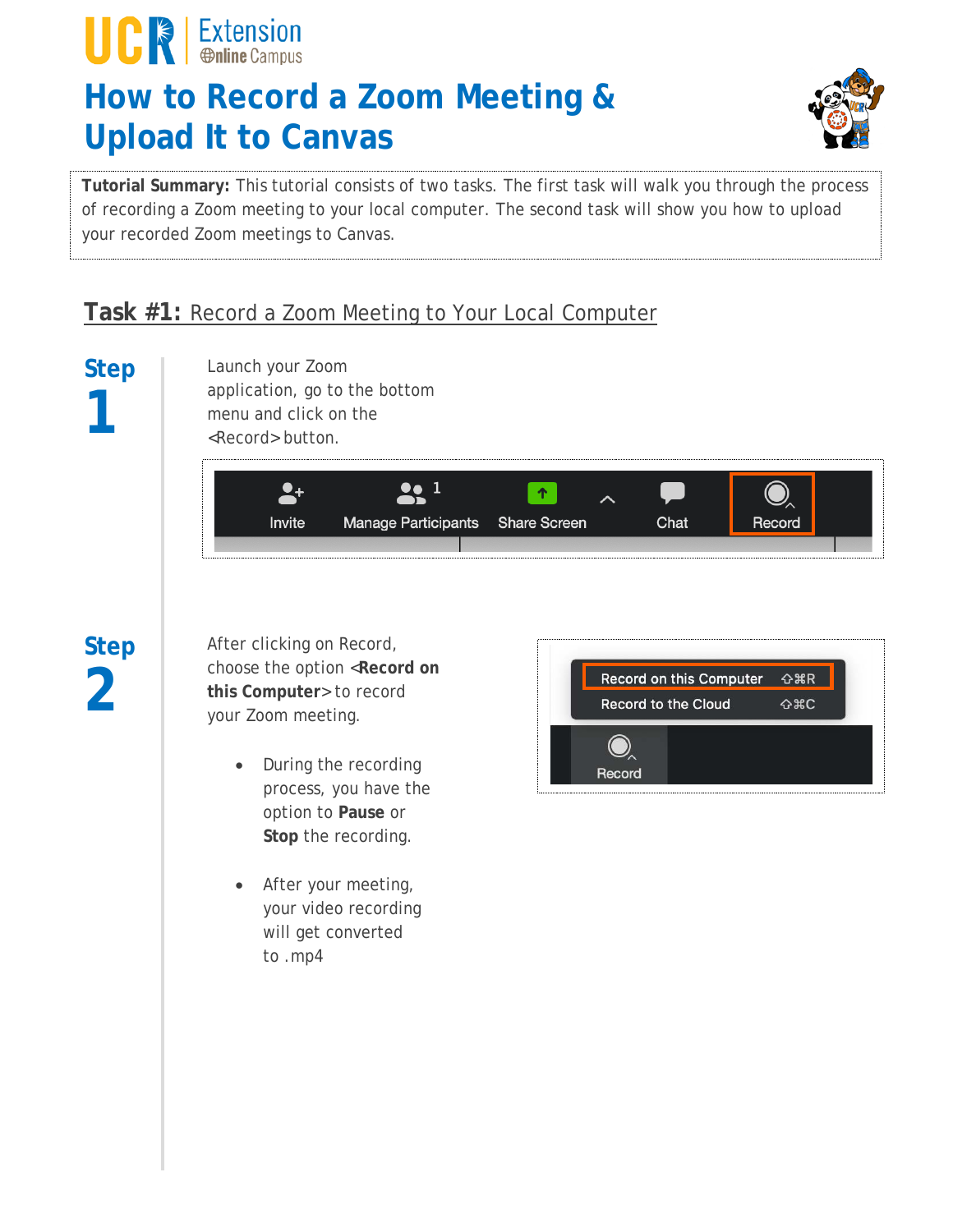**Step 3**

Next, access the video recording files from your local computer:

- If you have a PC, then your recording files will be here: o C:\Users\User Name\**Documents\Zoom**
- If you have a Mac, then your recording files will be here: o Mac: /Users/User Name/**Documents/Zoom**

### **Task #2:** Upload a Video Recording File From Your Local Computer to Canvas

# **Step**

**1** Before you upload your file,<br>locate your video recording<br>files in your Document locate your video recording files in your **Document** folder. Zoom generates several files after you finish a meeting session, please remember to choose the recording file with the .mp4 extension, which has both audio/video.

**Step 2**

Go to Canvas and select the module where you want to upload the video recording file to, then click on the plus sign <**+**> to add the file to the module.